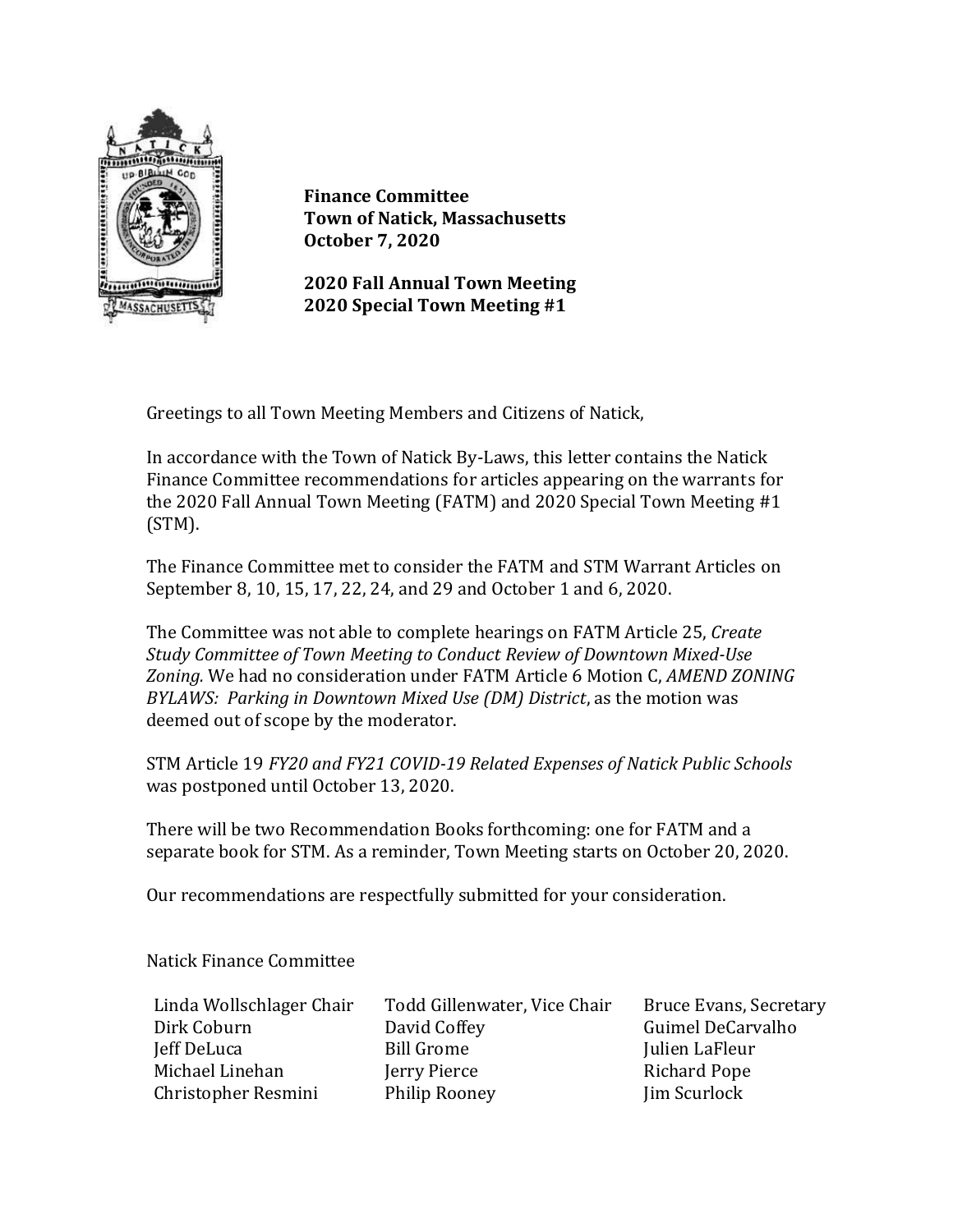## **STM Warrant Articles Requested Appropriations**

| Art#       | <b>Title</b>                                                               | Requested     | <b>Source</b>                                                    |
|------------|----------------------------------------------------------------------------|---------------|------------------------------------------------------------------|
|            |                                                                            | Appropriation |                                                                  |
| 1          | Fiscal 2021 Omnibus Budget                                                 | \$251,093     | <b>State Aid</b>                                                 |
| 2          | <b>Town Meeting Funding</b>                                                | \$50,000      | <b>State Aid</b>                                                 |
| 7          | Other Post-Employment Benefits (OPEB)                                      | \$250,000     | <b>State Aid</b>                                                 |
| 10         | PEG Access and Cable Related Fund                                          | \$158,185.44  | PEG Access and Cable Related Fund                                |
| 13A        | <b>Capital Equipment</b>                                                   | \$1,284,627   | Tax Levy Borrowing                                               |
| 13B        | Capital Equipment                                                          | \$200,000     | Water/Sewer Borrowing                                            |
| <b>13C</b> | Capital Equipment                                                          | \$240,000     | W/S Retained Earnings                                            |
| 13D        | Capital Equipment                                                          | \$80,000      | <b>Golf Course Borrowing</b>                                     |
| <b>14A</b> | Capital Improvement                                                        | \$954,500     | Tax Levy Borrowing                                               |
| <b>14B</b> | Capital Improvement                                                        | \$3,930,000   | Water/Sewer Borrowing                                            |
| <b>14C</b> | Capital Improvement                                                        | \$150,000     | <b>Water/Sewer Retained Earnings</b>                             |
| <b>14D</b> | Capital Improvement                                                        | \$24,984.90   | <b>Transportation Network Funds</b>                              |
| <b>14E</b> | Capital Improvement                                                        | \$2,500,000   | Borrowing                                                        |
| <b>14F</b> | Capital Improvement                                                        | \$700,000     | I & I Stabilization Fund                                         |
| <b>14G</b> | Capital Improvement                                                        | \$450,000     | Transfers from previous borrowings                               |
| 14H        | Capital Improvement                                                        | \$1,328,601   | Borrowing                                                        |
| <b>14H</b> | Capital Improvement                                                        | \$546,399     | Transfers from previous borrowings                               |
| 17         | Fox Hill Drive Sewer Betterment                                            | \$1,131,900   | Borrowing; 25% from W/S Enterprise fund,<br>75% from Betterments |
| 18         | Town Meeting Practices and Rules<br>Committee                              | \$5,000       | Free Cash                                                        |
| 19         | FY20 and FY21 COVID-19 Related<br><b>Expenses of Natick Public Schools</b> | <b>TBD</b>    |                                                                  |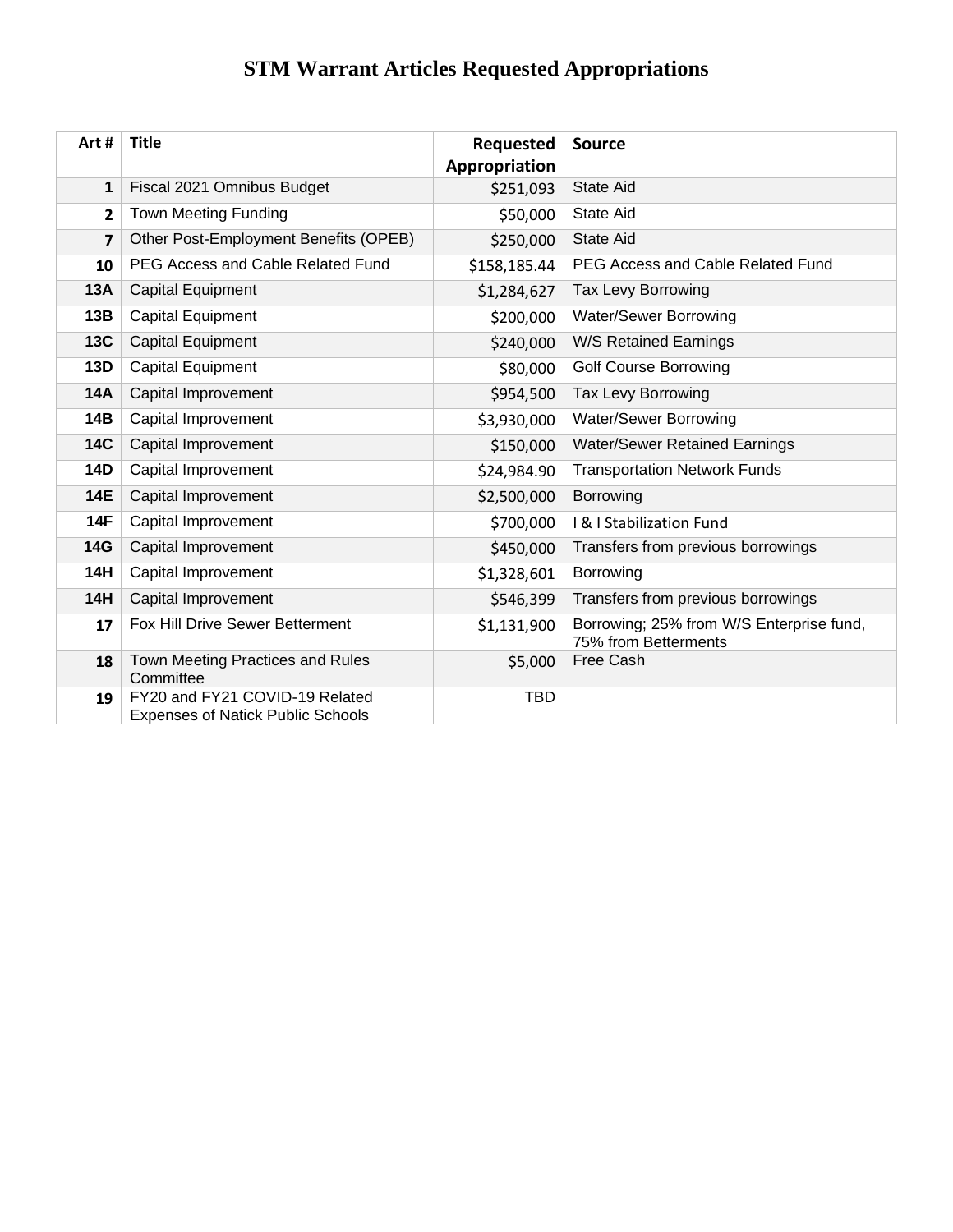## **Summary of Finance Committee Recommendations on FATM Warrant Articles**

| Art<br>#                | <b>Title</b>                                                                                                                                   | <b>Vote</b><br>date | Recommendation                                                            | <b>Quantum of</b><br><b>Vote</b>       |
|-------------------------|------------------------------------------------------------------------------------------------------------------------------------------------|---------------------|---------------------------------------------------------------------------|----------------------------------------|
| $\mathbf{1}$            | AMEND ZONING BY-LAWS: Amendment to Zoning Map -<br>Downtown Mixed Use (DM) District                                                            | 9/17                | <b>Favorable Action</b>                                                   | $13 - 0 - 0$                           |
| $\overline{2}$          | Home Rule Petition: Authorization to Issue (1) On Premises<br>Alcoholic Beverages License for 45 East Central Street,<br>Natick, Massachusetts | 9/17                | Favorable Action                                                          | $11 - 1 - 0$                           |
| $\overline{\mathbf{3}}$ | AMEND ZONING BYLAWS: Setbacks in Downtown Mixed<br>Use (DM) District                                                                           | 9/22                | <b>Favorable Action</b>                                                   | $8 - 3 - 0$                            |
| 4                       | AMEND ZONING BY-LAWS: Downtown Mixed-Use District:<br><b>Ground Floor Residential Uses</b>                                                     | 9/22                | <b>Favorable Action</b>                                                   | $8 - 1 - 2$                            |
| 5                       | AMEND ZONING BYLAWS: Incremental Parking Schedule                                                                                              | 9/22                | Referral                                                                  | $11 - 0 - 0$                           |
| 6                       | AMEND ZONING BYLAWS: Parking in Downtown Mixed Use<br>(DM) District                                                                            | 9/22                | A: Favorable Action<br><b>B: No Recommendation</b><br>C: No Consideration | $A: 8-3-0$<br>B: FA 7-1-3              |
| $\overline{\mathbf{z}}$ | AMEND ZONING BYLAWS: Amendment to Zoning Map -<br>Downtown Mixed Use (DM) District                                                             | 9/17                | <b>Favorable Action</b>                                                   | $9 - 3 - 0$                            |
| 8                       | AMEND ZONING BYLAWS: Uses in Downtown Mixed Use<br>(DM) District                                                                               | 9/22                | A: Favorable Action<br><b>B: Favorable Action</b>                         | A: 11-0-0<br>B: 11-0-0                 |
| 9                       | Sherborn Sanitary Sewer Extension (Pulte Homes)<br>Intermunicipal Agreement -                                                                  | 9/29                | No Action                                                                 | $11 - 0 - 0$                           |
| 10                      | Authorize Special Legislation Article 97 Land Disposition of<br>a Portion of 181 West Central Street                                           | 9/10                | A: No Recommendation<br><b>B: No Recommendation</b>                       |                                        |
| 11                      | AMEND ZONING BYLAWS: Single Family Residential Cluster<br>Development                                                                          | 9/15                | A: Favorable Action<br><b>B: Favorable Action</b><br>C: Favorable Action  | A: 12-0-0<br>B: 12-0-0<br>$C: 12-0-0$  |
| 12                      | Option Overlay District ("ISLOOP") of the Town of Natick<br>Zoning By-laws.                                                                    | 9/15                | <b>Favorable Action</b>                                                   | $11 - 0 - 1$                           |
| 13                      | Repeal Historical Preservation Smaller Estates Amendment                                                                                       | 9/15                | Referral                                                                  | $8 - 4 - 0$                            |
| 14                      | Modify Historical Preservation Bylaw Amendment                                                                                                 | 9/15                | Motion A: Referral<br>Motion B: Referral<br>Motion C: Referral            | A: 12-0-0<br>$B: 8-4-0$<br>C: 12-0-0   |
| 15                      | Plastic Straw Restriction (Town Moderator on behalf of<br>Joseph Napurano et al)                                                               | 9/8                 | Referral                                                                  | $8 - 0 - 0$                            |
| 16                      | Review and Revise the Natick Town Seal                                                                                                         | 9/8                 | No Recommendation                                                         | FA 7-3-0                               |
| 17                      | To Amend Certain Provisions of Section III-I.2.2.5 of the<br>Town of Natick Zoning By-laws                                                     | 9/15                | <b>Favorable Action</b>                                                   | $10 - 0 - 2$                           |
| 18                      | Amend Home Occupation Dog Kennel Zoning                                                                                                        | 9/10                | Referral                                                                  | $9 - 0 - 0$                            |
| 19                      | Reform of the Electoral Process                                                                                                                | 9/8                 | Referral                                                                  | $9 - 0 - 0$                            |
| 20                      | Amend Zoning By-Law to Create East Central Street<br><b>Overlay District</b>                                                                   | 9/17                | No Action                                                                 | $11 - 2 - 0$                           |
| 21                      | Amend Zoning By-Laws: Downtown Mixed Use Zoning<br>Amendment                                                                                   | 9/22                | Motions A, B, C, D:<br>Referral                                           | $11 - 0 - 0$                           |
| 22                      | Local Option Exemption to Appoint a Police Officer                                                                                             | 9/15                | <b>Favorable Action</b>                                                   | $12 - 0 - 0$                           |
| 23                      | Town Meeting Practices and Rules Committee (Amend<br>ByLaws 3,23; Charter 7)                                                                   | 9/10                | A: Favorable Action<br><b>B: Favorable Action</b><br>C: Favorable Action  | $A: 8-0-0$<br>$B: 8-0-0$<br>$C: 8-0-0$ |
| 24                      | Town Meeting Practices and Rules Committee (Amend<br>Fiscal Procedures, Charter 5)                                                             | 9/10                | <b>Favorable Action</b>                                                   | $8 - 0 - 0$                            |